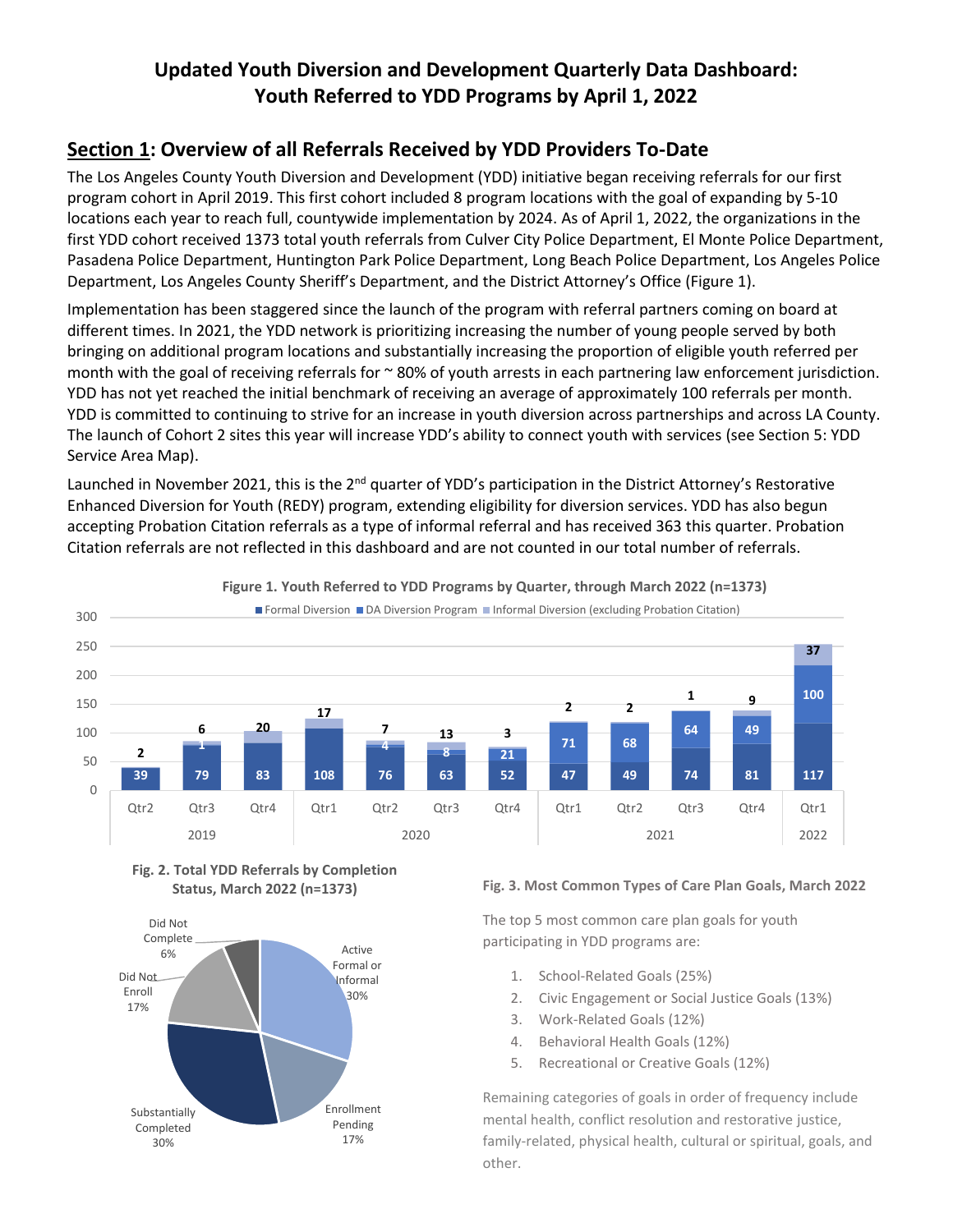## **Section 2: Demographic Information for Youth Referred to Diversion Formally and by DA**

Nationwide trends show that Black youth are consistently more likely than their peers to be arrested and less likely to be referred to diversion programs. Black youth are disproportionately arrested in Los Angeles County—youth arrests reported in recent years are consistently about 62% Hispanic/Latinx, 24% Black/African American, 10% White, and 4% Asian/Pacific Islander or "Other." YDD works to reduce the disproportionate arrest of Black youth and advance equitable access to community alternatives to justice system involvement by ensuring that youth are not disproportionately excluded from diversion referral, enrollment, or completion by race, age, or gender (Figures 4-6).



### **Section 3: Incident Data for Youth Referred to Diversion Formally and by DA**

The majority of referrals to YDD programs are the result of law enforcement encounters at school or in the community (Figure 7). Although some providers have established relationships with local schools, the YDD network will be supported by the Youth Justice Reimagined initiative to develop a concrete plan in 2021 to better collaborate with schools to reduce school-based arrests. We also hope to finalize an assessment of current capacity and needs

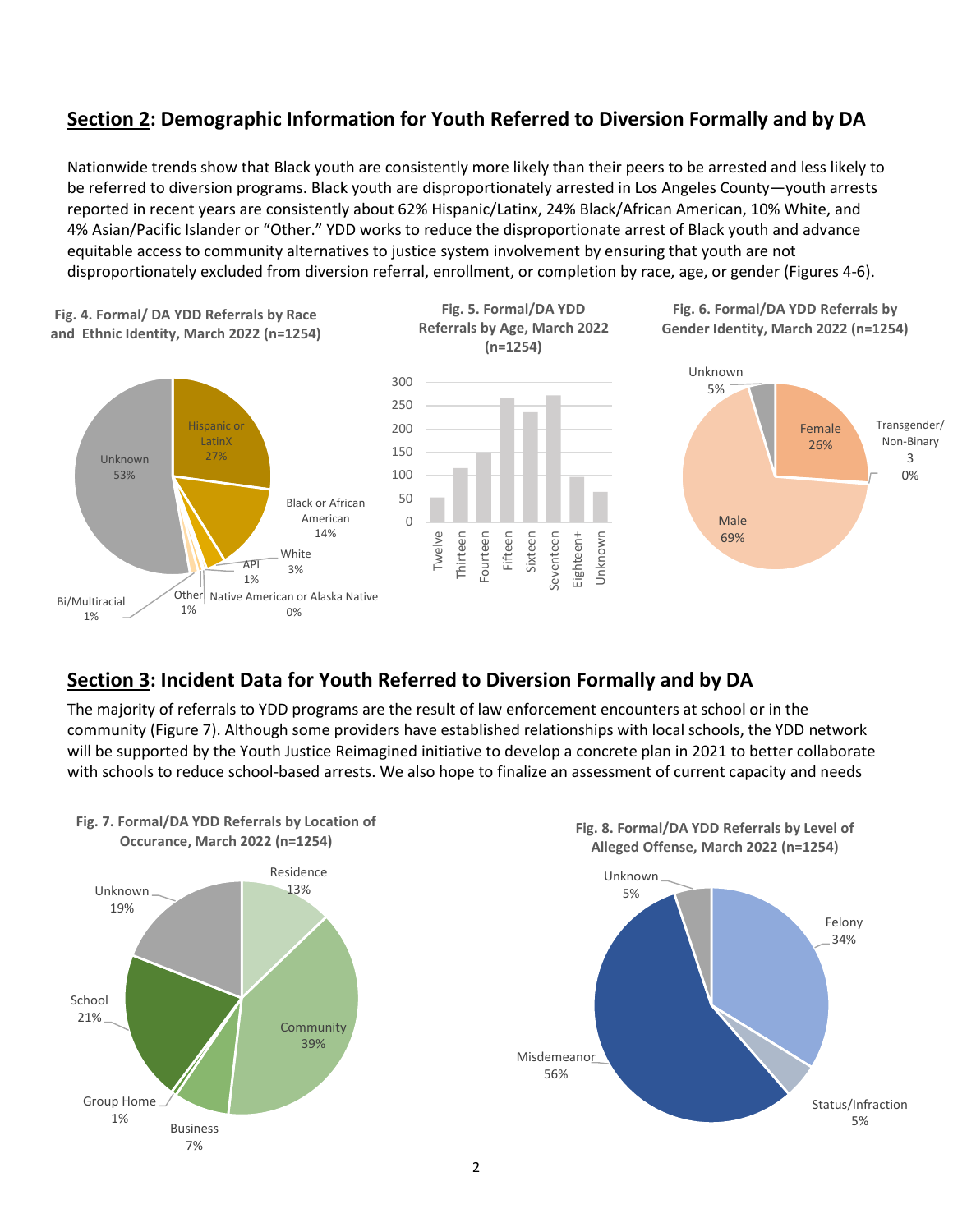related to reducing arrests and increasing referrals to supportive alternatives for youth living in group homes.

Of youth formally referred to diversion so far, 34% have been referred for alleged felonies and 56% have been referred for alleged misdemeanors (Figure 8). Although the percentage of referrals for alleged felonies is promising, referrals for low-level misdemeanor and status offenses or infractions are not currently aligned with YDD policy guidelines. YDD staff is working with program leadership and law enforcement leadership to transition referrals for alleged status offenses and misdemeanor petty theft offenses to the informal rather than formal participation status in alignment with the YDD model's implementation and data sharing guidelines (Figure 9).



**Fig. 9. Formal/DA YDD Referrals by Type of Alleged Offense with >10 Referrals, March 2022 (n=1064)**

YDD has been working to include comparison data for young people who are not referred to diversion across program locations. YDD initially planned to have complete comparison data by this quarter's dashboard, however we still do not have full comparison data for young people who are not referred to diversion across program locations. YDD is commited to providing complete comparison data to better contextualize the youth diversion landscape across Los Angeles County and is building data sharing agreements with law enforcement partners.

### **Section 4: Connections to Activities and Services and Progress Over Time**

The most common categories of activites and services included in individualized YDD programs based on youth needs and goals so far have been: 1) school-related support (including tutoring and educational rights advocacy), 2) restorative and transformative practices (including conflict resolution and civic engagement / social justice), 3) recreational and arts activities (including dance classes and connections to local sports), and 4) work-related support (including employment and career development).



On average, participants have shown increases in their protective factors across the board over the course of their participation, increasing the average score across the board, where lower scores represent fewer protective factors in each category and higher scores represent more (Figure 10).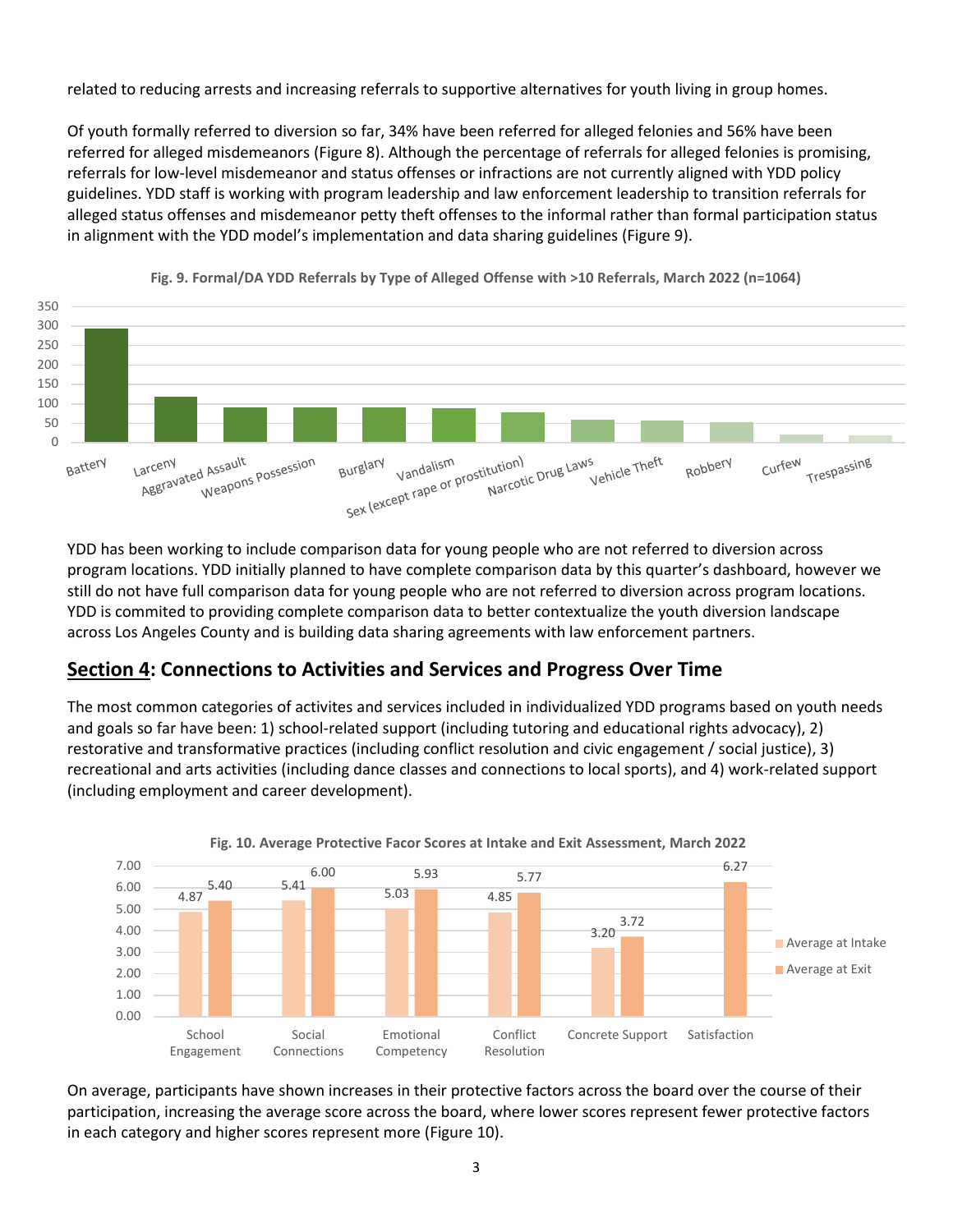## **Section 5: YDD Service Area Map**